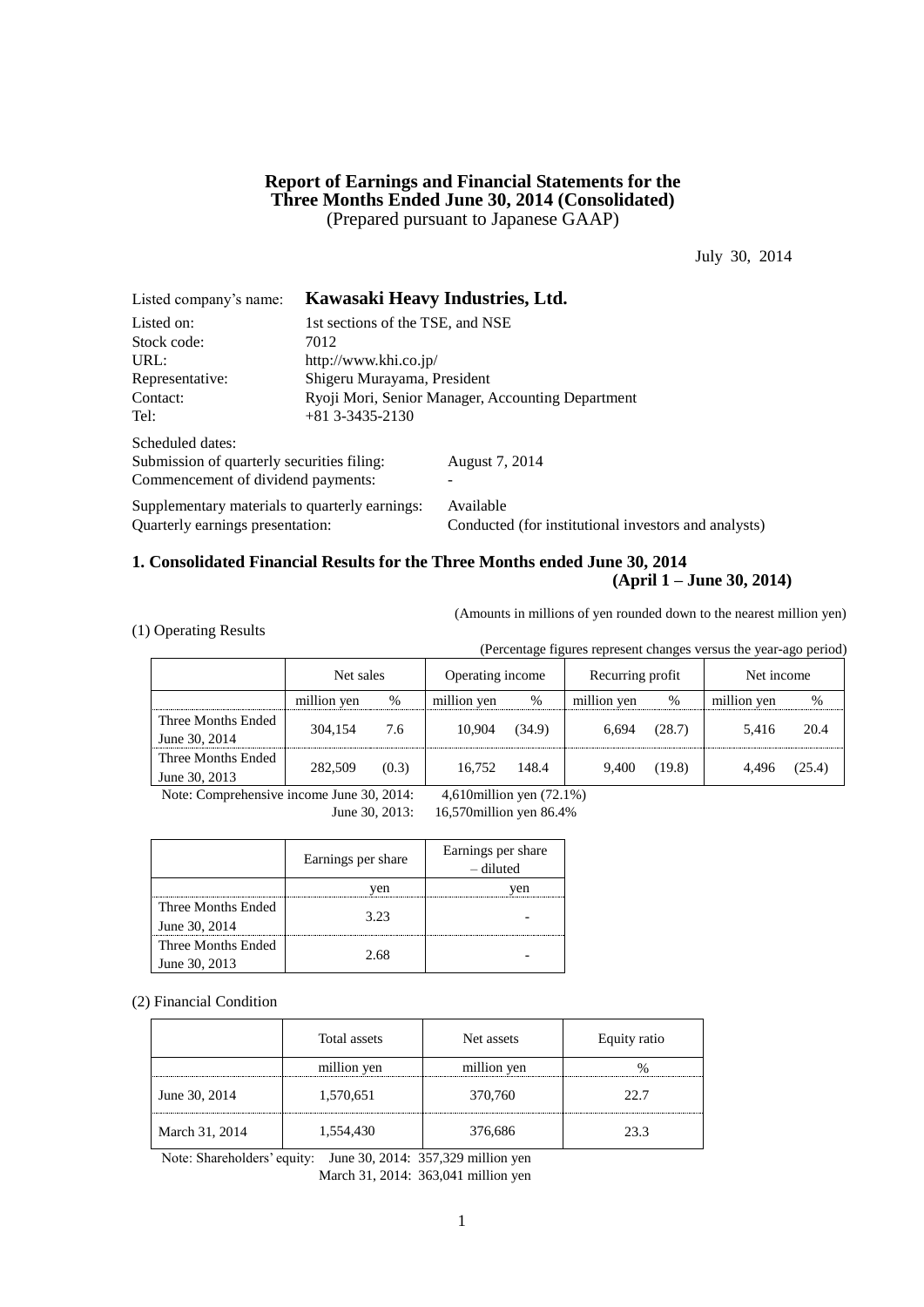## **2. Dividends**

|                     |              | Dividend per share |              |                  |           |  |  |  |  |
|---------------------|--------------|--------------------|--------------|------------------|-----------|--|--|--|--|
|                     | End of first | End of second      | End of third | End of financial |           |  |  |  |  |
| Record date or term | quarter      | quarter            | quarter      | vear             | Full year |  |  |  |  |
|                     | yen          | yen                | yen          | yen              | yen       |  |  |  |  |
| Year ended          |              | 0.00               |              | 6.00             | 6.00      |  |  |  |  |
| March 31, 2013      |              |                    |              |                  |           |  |  |  |  |
| Year ending         |              |                    |              |                  |           |  |  |  |  |
| March 31, 2014      |              |                    |              |                  |           |  |  |  |  |
| Year ending March   |              | 3.00               |              | 4.00             | 7.00      |  |  |  |  |
| 31, 2015 (forecast) |              |                    |              |                  |           |  |  |  |  |

Note: Revisions to the most recently announced dividend forecast: None

### **3. Forecast of Consolidated Earnings for the Year Ending March 31, 2015 (April 1, 2014 – March 31, 2015)**

(Percentage figures represent changes versus the year-ago period)

|                                                   | $\mathbf{r}$ are always regards represent enumper versus the year up period, |     |                  |        |                  |        |             |       |                       |
|---------------------------------------------------|------------------------------------------------------------------------------|-----|------------------|--------|------------------|--------|-------------|-------|-----------------------|
|                                                   | Net sales                                                                    |     | Operating income |        | Recurring profit |        | Net income  |       | Earnings per<br>share |
|                                                   | million yen                                                                  | %   | million yen      | %      | million yen      | $\%$   | million yen | $\%$  | yen                   |
| For six months<br>ending<br>September 30,<br>2014 | 650,000                                                                      | 9.2 | 22,000           | (18.0) | 17.000           | (25.4) | 12.500      | (3.8) | 7.47                  |
| Full year                                         | 1,490,000                                                                    | 7.5 | 73,000           | 0.8    | 66,000           | 8.9    | 42,500      | 10.0  | 25.42                 |

Note: Revision to the most recently announced earnings forecast: Yes

## **Notes**

1) Changes affecting the status of material subsidiaries (scope of consolidation): None

2) Accounting procedures specific to preparation of quarterly consolidated financial statements: Yes \*For further details, see "Accounting procedures specific to preparation of quarterly consolidated financial statements" on page 10 in the Accompanying Materials.

3) Changes in accounting policies, changes in accounting estimates, and correction of errors

- (1) Changes in accounting policies in accord with revisions to accounting standards: None
- (2) Changes in accounting policies other than (1): None
- (3) Changes in accounting estimates: None
- (4) Correction of errors: None

4) Number of shares issued and outstanding (common stock)

(1) Number of shares issued as of period-end (including treasury stock)

| June 30, 2014:  | 1,671,892,659 shares |
|-----------------|----------------------|
| March 31, 2014: | 1,671,892,659 shares |

| (2) Number of shares held in treasury as of period-end |                |
|--------------------------------------------------------|----------------|
| June 30, 2014:                                         | 146,851 shares |
| March 31, 2014:                                        | 141,710 shares |

| (3) Average number of shares during respective periods |                      |
|--------------------------------------------------------|----------------------|
| Three months ended June 30, 2014:                      | 1,671,747,545 shares |
| Three months ended June 30, 2013:                      | 1,671,787,906 shares |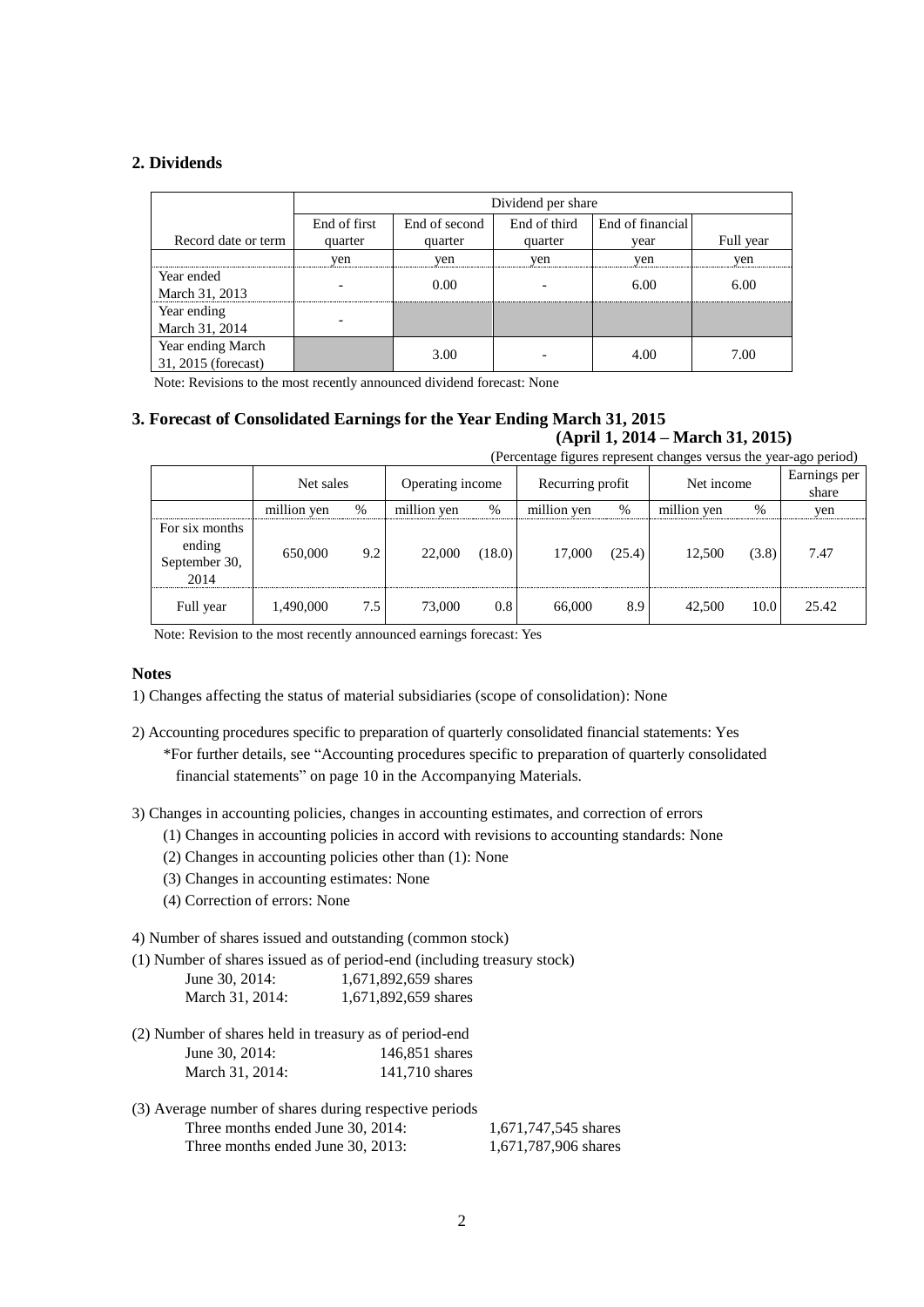### **Quarterly review status**

This report is exempt from the quarterly review of accounts conducted in accord with Japan's Financial Instruments and Exchange Act. As of this report's publication, the quarterly review of the quarterly financial results had not been completed.

### \* Appropriate Use of Financial Forecasts and Other Important Matters

### Forward-Looking Statements

These materials contain various forward-looking statements and other forecasts regarding performance and other matters. Such statements are based on information available at the time of their preparation, and do not mean that the Company promises to achieve these figures. Actual results may differ from those expressed or implied by forward-looking statements due to a range of factors. For assumptions underlying earnings forecasts and other information regarding the use of such forecasts, refer to "Consolidated earnings outlook" on page 9 in the Accompanying Materials.

### *How to Obtain Supplementary Briefing Material on Quarterly Financial Results and Details of the Quarterly Financial Results Briefing*

The Company plans to conduct a briefing for institutional investors and analysts by conference call on Wednesday July 30, 2014, and to post the briefing material on quarterly financial results to be used for the briefing on TDnet and the Company's website simultaneously with the announcement of financial results.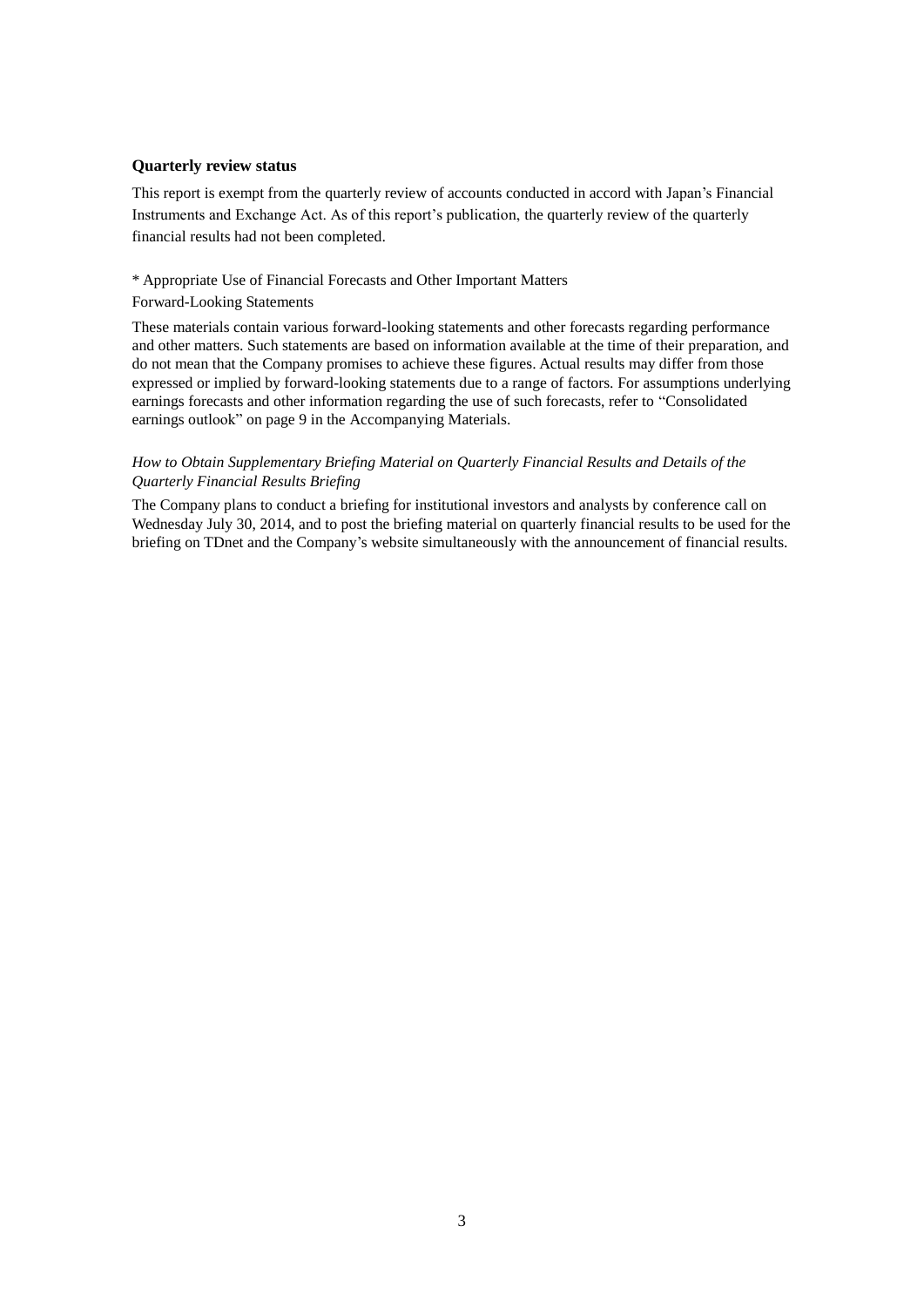# **Accompanying Materials – Contents**

| 1. Qualitative Information and Financial Statements                                              | 5  |
|--------------------------------------------------------------------------------------------------|----|
| (1) Consolidated operating results                                                               | 5  |
| (2) Consolidated financial position                                                              | 8  |
| (3) Consolidated earnings outlook                                                                | 9  |
| 2. Summary Information (Notes)                                                                   | 10 |
| (1) Changes affecting the status of material subsidiaries (scope of consolidation)               | 10 |
| (2) Accounting procedures specific to preparation of quarterly consolidated financial statements | 10 |
| 3. Consolidated Financial Statements                                                             | 11 |
| (1) Consolidated balance sheets                                                                  | 11 |
| (2) Consolidated statements of income and comprehensive income                                   | 13 |
| (Consolidated statements of income for the three months ended June 30, 2014)                     | 13 |
| (Consolidated statements of comprehensive income for the three months ended June 30, 2014)       | 13 |
| (3) Notes on financial statements                                                                | 14 |
| (Notes on the going-concern assumption)                                                          | 14 |
| (Notes on significant changes in the amount of shareholders' equity)                             | 14 |
| (Segment information and others)                                                                 | 14 |
| 4. Supplementary Information                                                                     | 15 |
| (1) Consolidated cash flow statements (condensed)                                                | 15 |
| (2) Orders and sales (consolidated)                                                              | 16 |
| (3) Net sales by geographic area (consolidated)                                                  | 17 |
| (4) Supplementary information on earnings forecasts for the fiscal year ending March 31,         | 18 |
| 2015                                                                                             |    |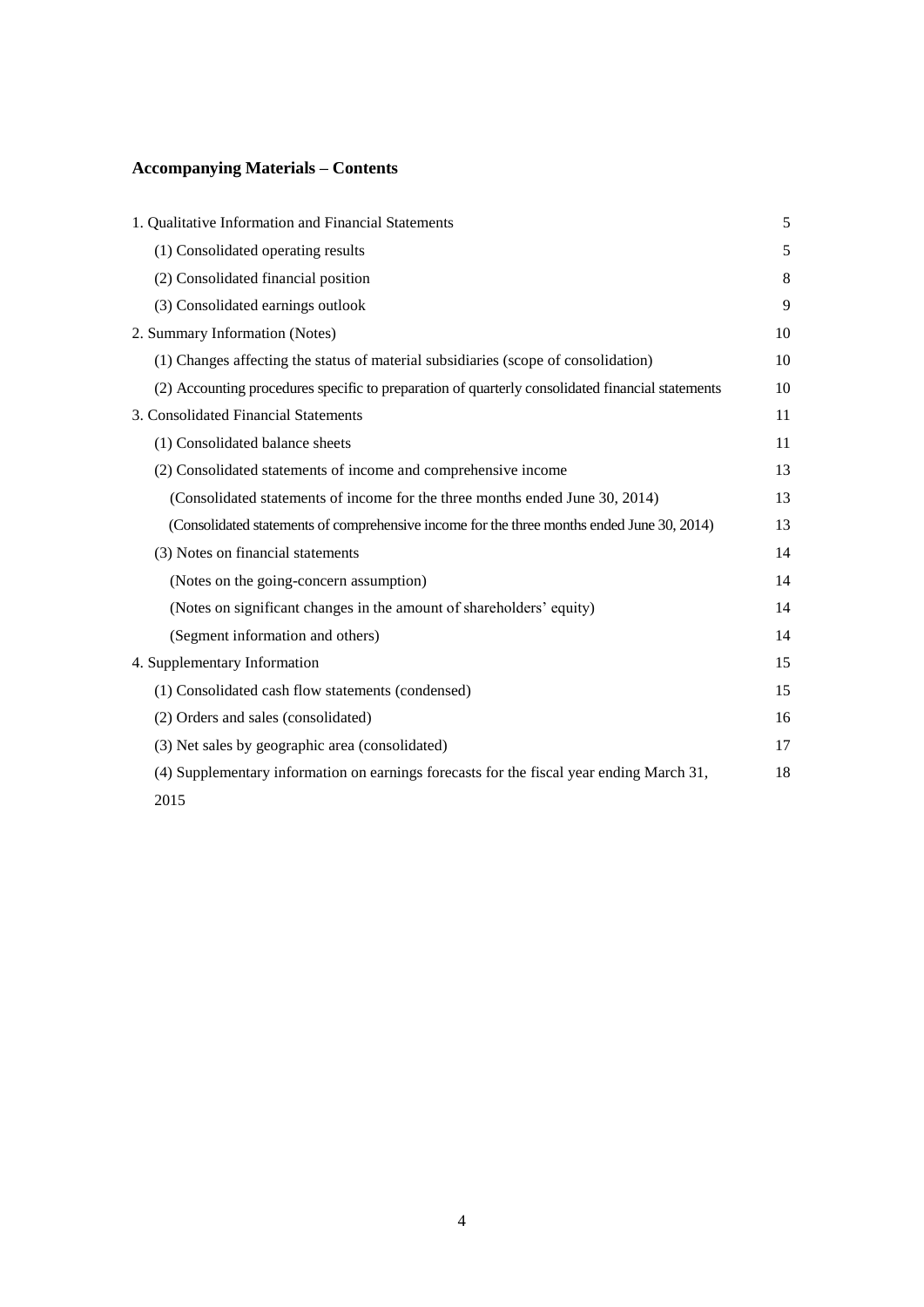### **1. Qualitative Information and Financial Statements**

#### **(1) Consolidated operating results**

In the first quarter of the fiscal year ending March 31, 2015, the global economy recovered modestly on the whole, as emerging market economies were supported by sound recoveries, centered on developed economies, including the turnaround in the US economy and the pickup in the European economy. Going forward, the global economy is expected to continue on a moderate growth track, despite the ongoing concerns about downward economic risk due to factors such as the impact of the tapering of monetary easing in the US, the future of China's economy, as well as geopolitical risks.

The Japanese economy continued on a recovery track supported by various fiscal and monetary policies, despite some weakness in personal consumption due to the recoil drop in spending in the wake of the surge in demand in advance of the consumption tax hike. While a close eye needs to be kept on various economic risks going forward, the economy is expected to maintain a modest recovery trend, underpinned by a pickup in personal consumption with the clear improvement in the employment and income environment, firm domestic demand, as well as growth in overseas economies.

Amid such an economic environment, the Group achieved an overall increase in orders received in the first quarter, driven by segments including Rolling Stock and Plant & Infrastructure, despite a decrease in orders in several segments including Ship & Offshore Structure. First quarter sales also increased on the whole, as higher sales in segments such as Aerospace and Gas Turbine & Machinery offset the decline in sales in segments including Ship & Offshore Structure and Motorcycle & Engine. Operating income decreased overall, as increases in segments such as Precision Machinery and Gas Turbine & Machinery were negated by declines in performance or profit declines in several segments, including Ship & Offshore Structure, Motorcycle & Engine, and Rolling Stock.

The Group's first quarter consolidated orders received increased ¥50.7 billion year on year to ¥333.8 billion. Consolidated net sales totaled ¥304.1 billion, a ¥21.6 billion year-on-year increase, but consolidated operating income decreased ¥5.8 billion year on year to ¥10.9 billion, as the impact of the reversal of reserves for losses on construction contracts was considerable in the same quarter of the previous fiscal year. Despite the contraction in the foreign exchange losses, consolidated recurring profit declined ¥2.7 billion year on year to ¥6.6 billion, largely the result of the decline in consolidated operating income. Consolidated net income increased ¥0.9 billion year on year to ¥5.4 billion, attributable to the decline in tax expense.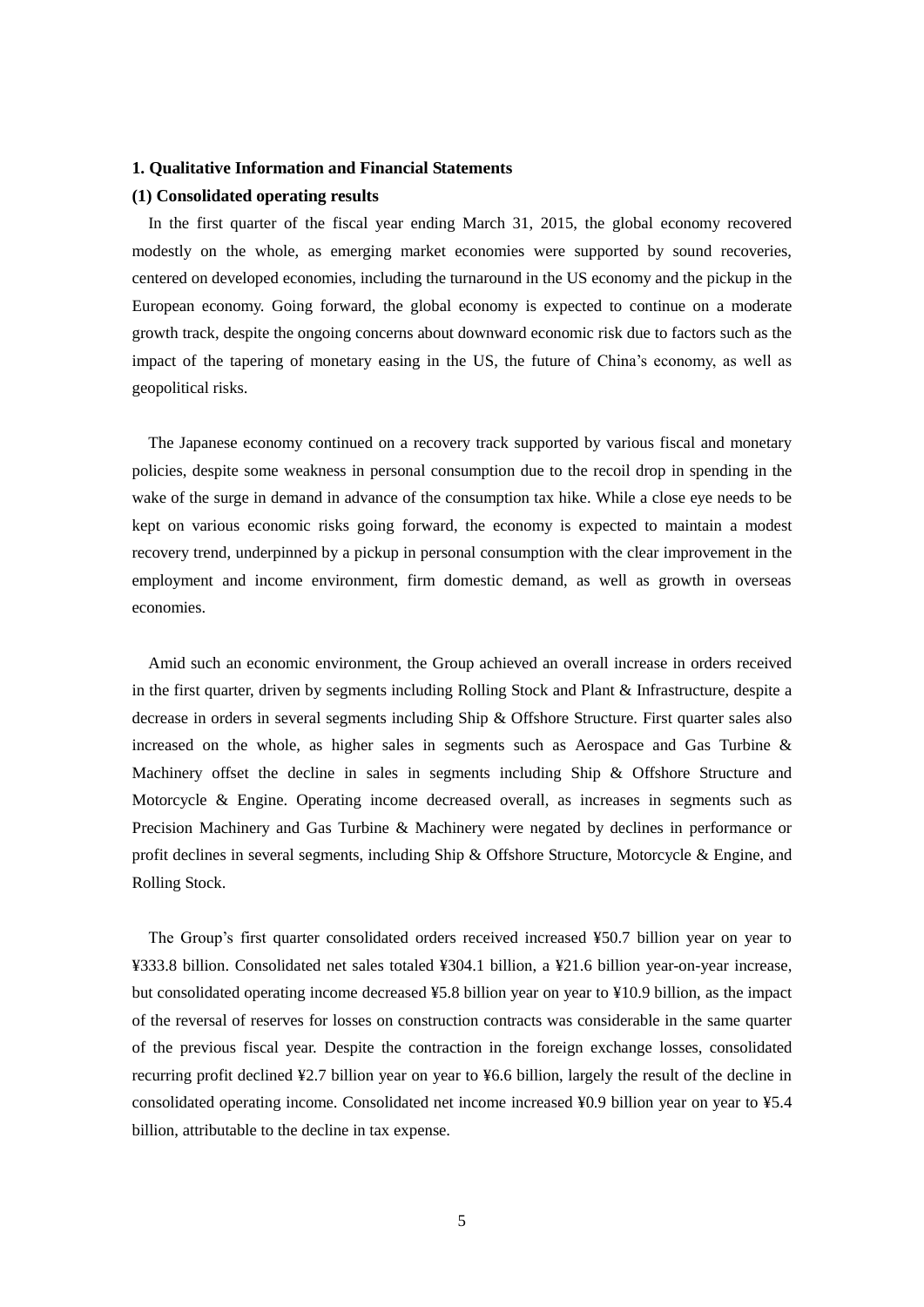First-quarter consolidated operating performance is summarized by segment below.

## **Segment Information**

|  | Segment net sales, operating income, and orders received (billions of yen) |  |  |  |
|--|----------------------------------------------------------------------------|--|--|--|
|  |                                                                            |  |  |  |

|                      | Three months ended June 30 |           |                |           |                          |                  | Orders received |                          |           |
|----------------------|----------------------------|-----------|----------------|-----------|--------------------------|------------------|-----------------|--------------------------|-----------|
|                      | 2014(A)                    |           |                | 2013(B)   |                          | Change $(A - B)$ |                 | Three months ended       |           |
|                      |                            |           |                |           |                          |                  |                 | June 30                  |           |
|                      | Net                        | Operating | <b>Net</b>     | Operating | <b>Net</b>               | Operating        | 2014            | 2013                     | Change    |
|                      | sales                      | income    | sales          | income    | sales                    | income           | (A)             | (B)                      | $(A - B)$ |
| Ship & Offshore      |                            |           |                |           |                          |                  |                 |                          |           |
| Structure            | 18.3                       | (0.4)     | 21.0           | 3.3       | (2.7)                    | (3.7)            | 14.5            | 27.1                     | (12.5)    |
| <b>Rolling Stock</b> | 30.4                       | 0.0       | 30.5           | 1.9       | (0.0)                    | (1.8)            | 67.4            | 35.0                     | 32.3      |
| Aerospace            | 65.4                       | 6.2       | 55.6           | 7.5       | 9.7                      | (1.2)            | 41.9            | 41.5                     | 0.4       |
| Gas Turbine &        |                            |           |                |           |                          |                  |                 |                          |           |
| Machinery            | 42.7                       | 2.0       | 36.4           | 0.8       | 6.3                      | 1.2              | 43.2            | 35.6                     | 7.5       |
| Plant &              |                            |           |                |           |                          |                  |                 |                          |           |
| Infrastructure       | 21.0                       | (0.4)     | 16.7           | (0.6)     | 4.3                      | 0.1              | 35.2            | 16.6                     | 18.6      |
| Motorcycle &         |                            |           |                |           |                          |                  |                 |                          |           |
| Engine               | 64.8                       | 0.2       | 67.4           | 2.4       | (2.6)                    | (2.2)            | 64.8            | 67.4                     | (2.6)     |
| Precision            |                            |           |                |           |                          |                  |                 |                          |           |
| Machinery            | 30.6                       | 2.8       | 25.1           | 1.5       | 5.5                      | 1.2              | 31.7            | 29.8                     | 1.8       |
| Other                | 30.5                       | 0.5       | 29.4           | 0.3       | 1.0                      | 0.2              | 34.7            | 29.6                     | 5.0       |
| Adjustments          | $\overline{\phantom{a}}$   | (0.3)     | $\overline{a}$ | (0.7)     | $\overline{\phantom{a}}$ | 0.4              | $\overline{a}$  | $\overline{\phantom{a}}$ |           |
| Total                | 304.1                      | 10.9      | 282.5          | 16.7      | 21.6                     | (5.8)            | 333.8           | 283.1                    | 50.7      |

Notes: 1. Net sales include only sales to external customers.

2.The Motorcycle & Engine segment's orders received are equal to its net sales as production is based mainly on estimated demand.

#### **Ship & Offshore Structure**

Consolidated orders received declined ¥12.5 billion year on year to ¥14.5 billion, as despite booking an order for an LPG carrier, the segment had booked orders for two LNG carriers in the year-earlier period, resulting in a year-on-year decline.

Consolidated net sales decreased ¥2.7 billion year on year to ¥18.3 billion, as growth in the amount of construction of LNG carriers was overshadowed by a decline in the amount of construction of other vessels, most notably bulk carriers.

As a result of the decline in sales, the segment posted a consolidated operating loss of ¥0.4 billion, a ¥3.7 billion deterioration year on year, largely due to the fact that a reversal of reserves for losses on construction contracts had been posted in the same quarter of the previous fiscal year.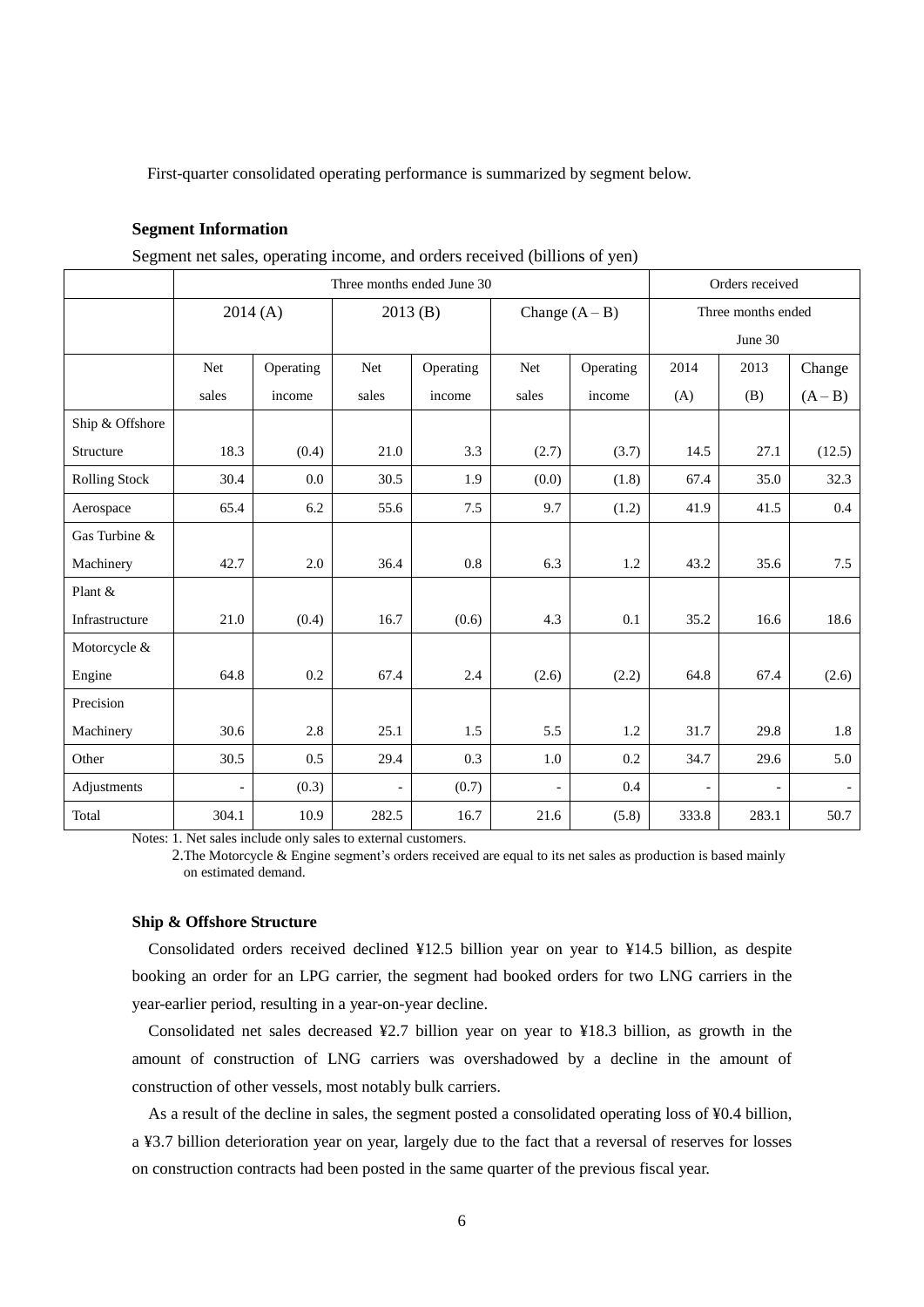#### **Rolling Stock**

Consolidated orders received grew ¥32.3 billion to ¥67.4 billion, largely as a result of an order from the Singapore Land Transport Authority for subway train cars for new lines.

Consolidated net sales were roughly flat year on year at ¥30.4 billion, due to a continued high level of sales to overseas customers and other factors.

Consolidated operating income decreased ¥1.8 billion year on year to ¥0.0 billion, attributable to a decline in profit margin and other factors.

#### **Aerospace**

Consolidated orders received grew ¥0.4 billion year on year to ¥41.9 billion, as despite the decline in orders from Japan's Ministry of Defense, there was an increase in orders for component parts for the Boeing 787.

Consolidated net sales increased ¥9.7 billion year on year to ¥65.4 billion, largely as a result of growth in Boeing 787 component parts sales coupled with sales to Japan's Ministry of Defense on par with the year-earlier period .

Despite the increase in sales, consolidated operating income declined ¥1.2 billion year on year to ¥6.2 billion as a result of the reversal of reserves for losses on construction contracts posted in the year-earlier period.

#### **Gas Turbine & Machinery**

Consolidated orders received increased ¥7.5 billion year on year to ¥43.2 billion, attributable to growth in orders for aircraft engine components and other products.

Consolidated net sales grew ¥6.3 billion year on year to ¥42.7 billion, due to an increase in sales of aircraft engine components, hydropower systems, and other products.

Consolidated operating income rose ¥1.2 billion year on year to ¥2.0 billion in response to the increase in sales, among other factors.

### **Plant & Infrastructure**

Consolidated orders received totaled ¥35.2 billion, an ¥18.6 billion increase year on year, due to an increase in orders for earth-moving machinery and environmental infrastructure projects.

Consolidated net sales grew ¥4.3 billion year on year to ¥21.0 billion, mainly attributable to the increase in sales of LNG storage tanks and environmental infrastructure contracts.

Despite the increase in sales, a consolidated operating loss of ¥0.4 billion was posted, similar to the consolidated operating loss in the year-earlier period.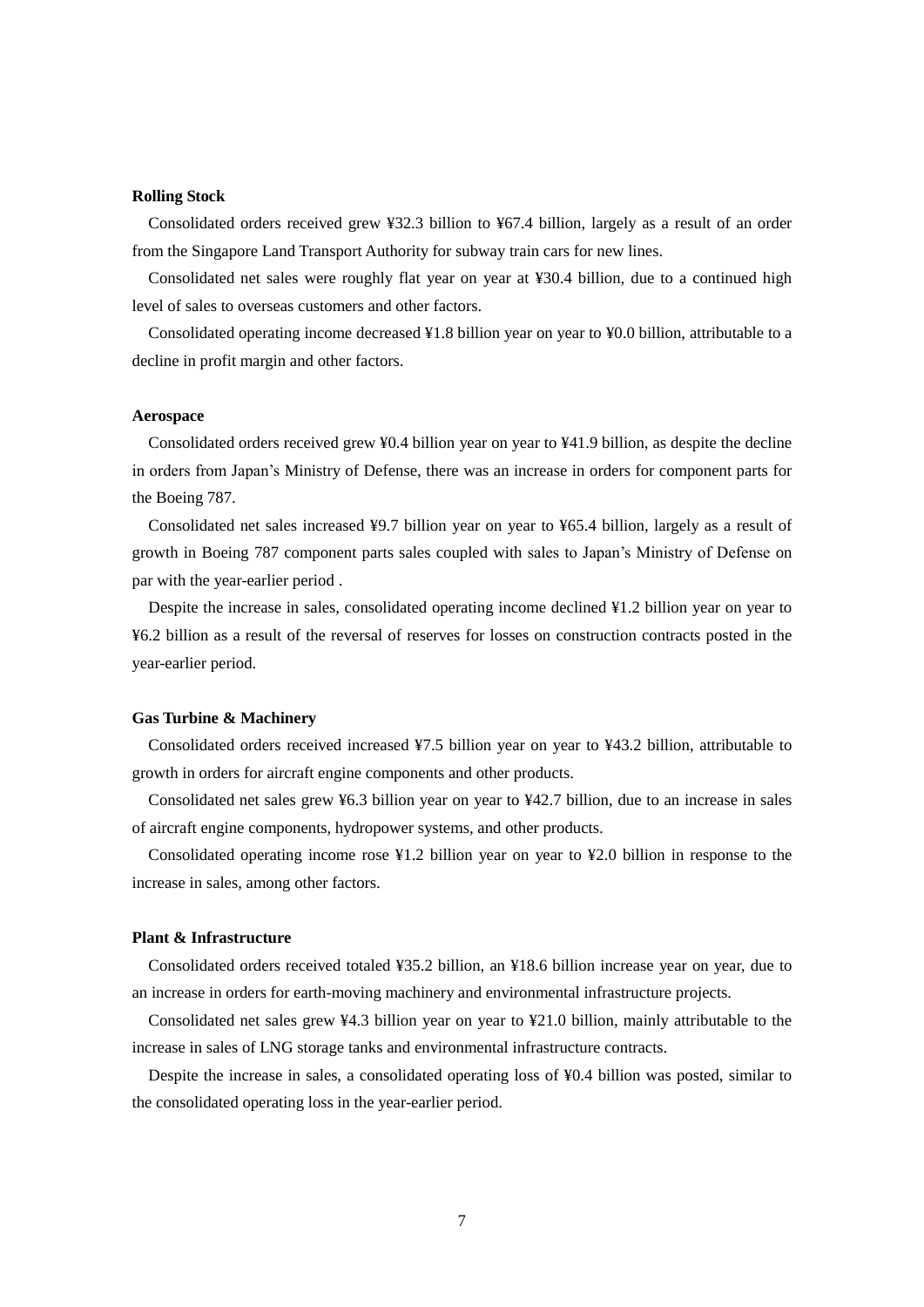### **Motorcycle & Engine**

Consolidated net sales decreased ¥2.6 billion year on year to ¥64.8 billion, as the decline in motorcycle sales in the US and Thailand negated the increase in motorcycle sales to Indonesia and countries in Europe.

Consolidated operating income totaled ¥0.2 billion, a ¥2.2 billion year-on-year decline, largely attributable to the drop in sales.

#### **Precision Machinery**

Consolidated orders received grew ¥1.8 billion year on year to ¥31.7 billion. The increase was the result of a growth in orders of hydraulic components for the construction machinery market in Japan, among other factors.

Consolidated net sales grew ¥5.5 billion year on year to ¥30.6 billion, largely due to the increase in sales of hydraulic components for the construction machinery market in Japan, as well as the increase in sales of industrial robots for the automotive industry.

Consolidated operating income was up  $\frac{1}{2}1.2$  billion year on year to  $\frac{1}{2}2.8$  billion, largely in response to the growth in sales.

### **Other Operations**

Consolidated net sales increased ¥1.0 billion yen year on year to ¥30.5 billion. Consolidated operating income increased ¥0.2 billion year on year to ¥0.5 billion.

#### **(2) Consolidated financial position**

At June 30, 2014, consolidated assets totaled ¥1,570.6 billion, a ¥16.2 billion increase from March 31, 2014. The increase was chiefly attributable to inventory growth stemming from progress toward completion of construction jobs and capital expenditure that added to property, plant and equipment, which offset the decline in trade receivables. Consolidated liabilities at June 30, 2014, were ¥1,199.8 billion, a ¥22.1 billion increase from March 31, 2014. The rise was largely attributable to the increase in commercial paper and other interest-bearing debt, which offset the decline in trade payables. Interest-bearing debt ended the first quarter at ¥501.7 billion, a ¥57.1 billion increase from March 31, 2014. Consolidated net assets at June 30, 2014, totaled ¥370.7 billion, a ¥5.9 billion decline from March 31, 2014, largely attributable to dividend payments.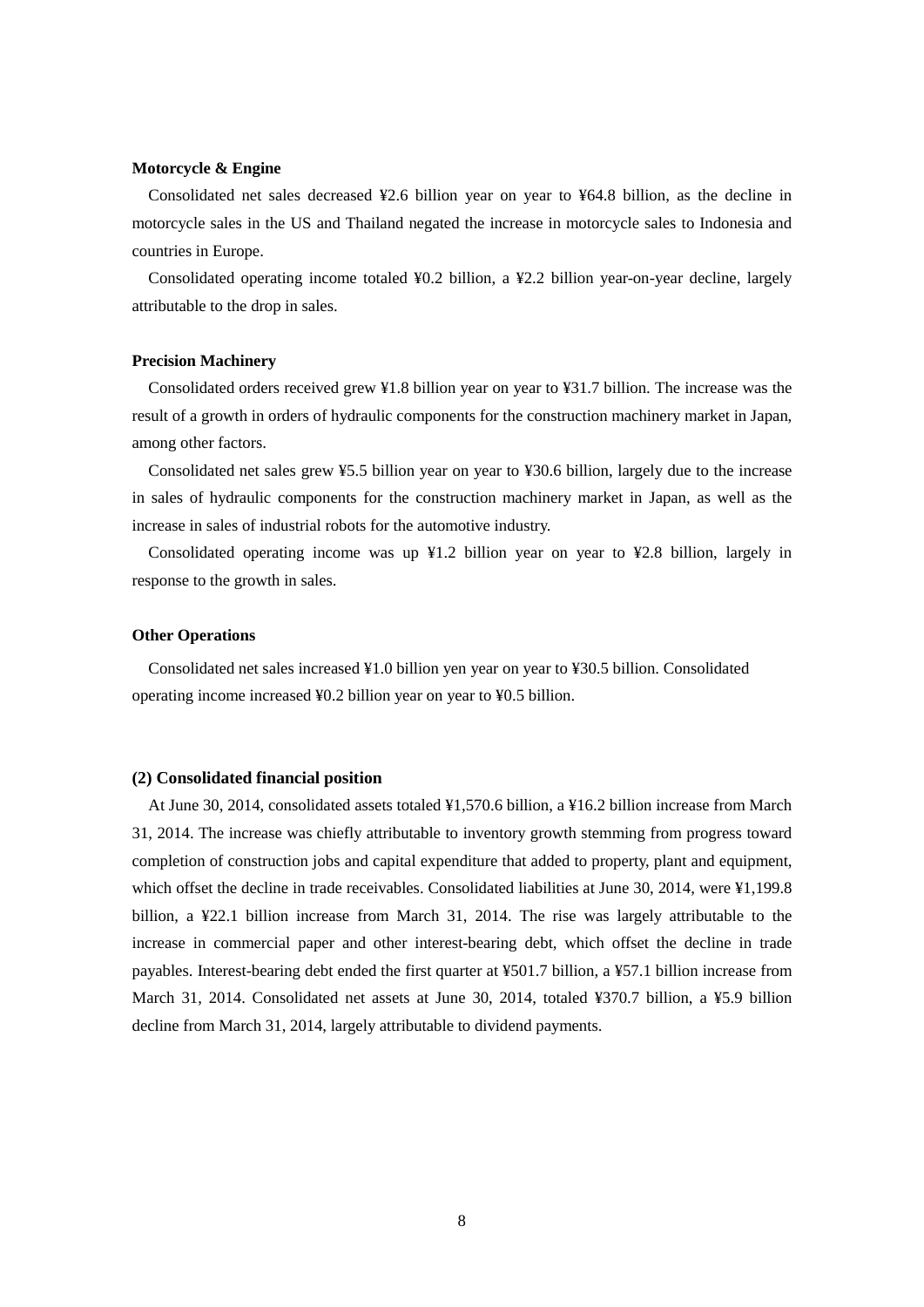### **(3) Consolidated earnings outlook**

The Company has raised its consolidated recurring profit forecast for the first half of the fiscal year ending March 31, 2015, to ¥17.0 billion, a ¥3.0 billion increase from the initial forecast announced on April 25, 2014. This upward revision is based on the fact that investment gains on equity method are expected to improve due to the larger-than-expected concentration of relatively high-profit projects in the first half of the fiscal year. On the net income, the Company raised its initial first-half forecast by ¥4.0 billion to ¥12.5 billion, reflecting the improvement in recurring profit and the revision of tax effects.

The Company has left its full-year recurring profit forecast unchanged from its initial forecast, given the limited change in full-year gains or losses on equity method. Meanwhile, the full-year net income forecast was raised by ¥1.5 billion to ¥42.5 billion, in light of the revision of tax effects.

The Company's earnings forecasts assume exchange rates of ¥100 to the US dollar and ¥135 to the euro.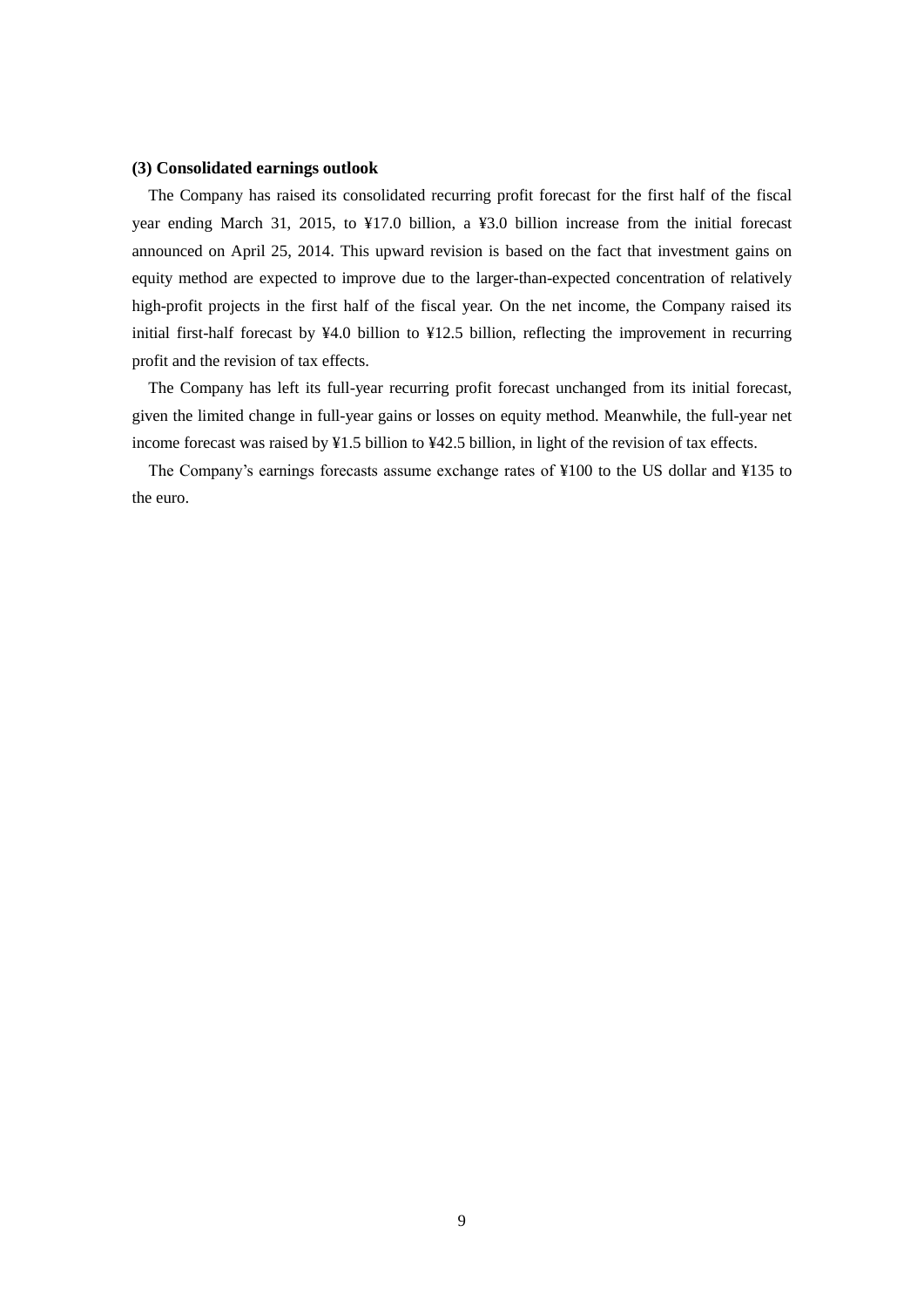### **2. Summary Information (Notes)**

# **(1) Changes affecting the status of material subsidiaries (scope of consolidation)** Not applicable

## **(2) Accounting procedures specific to preparation of quarterly consolidated financial statements**

The Company calculates tax expense by rationally estimating its effective tax rate after application of deferred-tax accounting to pretax net income for the fiscal year, which includes the first quarter under review, and multiplying quarterly pretax net income by said estimated effective tax rate. If unable to use the estimated effective tax rate, the Company calculates tax expense by multiplying the statutory effective tax rate by quarterly pretax net income adjusted to reflect material differences other than temporary differences.

Income taxes are reported inclusive of income tax adjustments.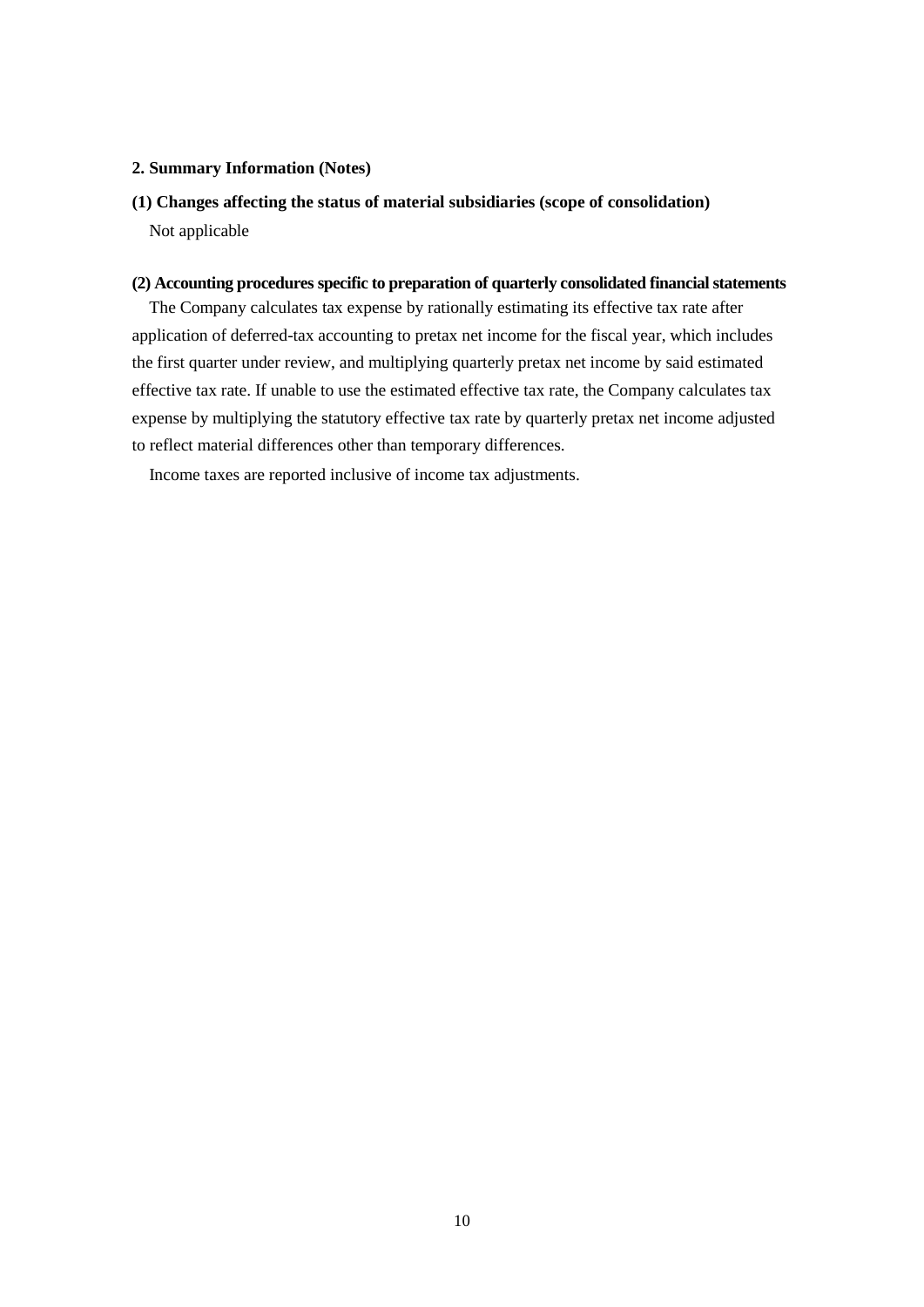# **3. Consolidated Financial Statements**

# **(1) Consolidated balance sheets**

|                                                | Millions of yen |               |  |
|------------------------------------------------|-----------------|---------------|--|
|                                                | As of           | As of         |  |
|                                                | March 31, 2014  | June 30, 2014 |  |
| <b>Assets</b>                                  |                 |               |  |
| Current assets                                 |                 |               |  |
| Cash on hand and in banks                      | 47,949          | 43,312        |  |
| Trade receivables                              | 415,664         | 388,318       |  |
| Merchandise and finished products              | 56,673          | 59,580        |  |
| Work in process                                | 302,511         | 319,735       |  |
| Raw materials and supplies                     | 98,848          | 98,806        |  |
| Other current assets                           | 87,211          | 110,191       |  |
| Allowance for doubtful receivables             | (3, 104)        | (2,934)       |  |
| Total current assets                           | 1,005,754       | 1,017,010     |  |
| Fixed assets                                   |                 |               |  |
| Net property, plant and equipment              | 383,912         | 388,567       |  |
| Intangible assets                              | 17,262          | 17,094        |  |
| Investments and other assets                   |                 |               |  |
| Other                                          | 148,210         | 148,743       |  |
| Allowance for doubtful receivables             | (710)           | (764)         |  |
| Total investments and other assets             | 147,500         | 147,978       |  |
| Total fixed assets                             | 548,675         | 553,640       |  |
| <b>Total assets</b>                            | 1,554,430       | 1,570,651     |  |
|                                                |                 |               |  |
| <b>Liabilities</b>                             |                 |               |  |
| <b>Current liabilities</b>                     |                 |               |  |
| Trade payables                                 | 306,030         | 273,866       |  |
| Short-term debt                                | 190,757         | 161,917       |  |
| Income taxes payable                           | 10,100          | 3,277         |  |
| <b>Accrued bonuses</b>                         | 22,118          | 25,167        |  |
| Provision for losses on construction contracts | 13,560          | 11,166        |  |
| Other provisions                               | 10,535          | 10,194        |  |
| Advances from customers                        | 137,598         | 156,516       |  |
| Other                                          | 104,714         | 177,671       |  |
| Total current liabilities                      | 795,415         | 819,776       |  |
| Long-term liabilities                          |                 |               |  |
| Bonds payable                                  | 110,000         | 100,000       |  |
| Long-term debt                                 | 141,343         | 150,349       |  |
| Other provisions                               | 4,064           | 3,616         |  |
| Employees' retirement and severance benefits   | 97,048          | 95,979        |  |
| Other                                          | 29,871          | 30,168        |  |
| Total long-term liabilities                    | 382,328         | 380,114       |  |
| <b>Total liabilities</b>                       | 1,177,744       | 1,199,891     |  |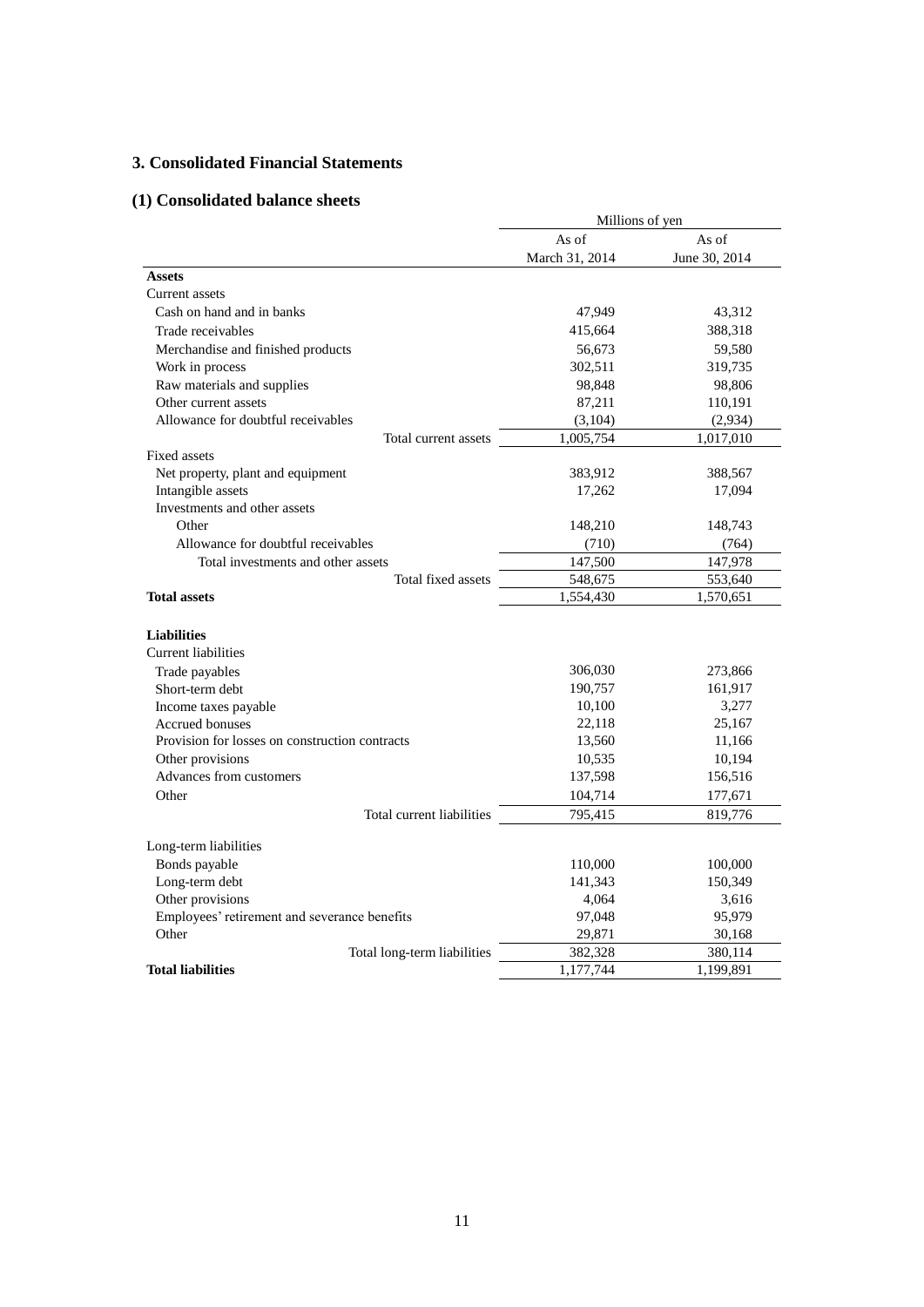| <b>Net assets</b>                                       |           |           |
|---------------------------------------------------------|-----------|-----------|
| Shareholders' equity                                    |           |           |
| Common stock                                            | 104,484   | 104,484   |
| Capital surplus                                         | 54.393    | 54.393    |
| Retained earnings                                       | 217,449   | 212,824   |
| Treasury stock                                          | (43)      | (45)      |
| Total shareholders' equity                              | 376,284   | 371,657   |
| Net unrealized gains (losses) on securities, net of tax | 2,652     | 2,755     |
| Deferred gains (losses) on hedges                       | (3,803)   | (629)     |
| Foreign currency translation adjustment                 | 6,416     | 1,463     |
| Remeasurements of defined benefit plans                 | (18,509)  | (17,915)  |
| Total accumulated other comprehensive income            | (13,243)  | (14, 327) |
| Minority interests                                      | 13,645    | 13,430    |
| <b>Total net assets</b>                                 | 376,686   | 370,760   |
| <b>Total net assets and liabilities</b>                 | 1,554,430 | 1.570.651 |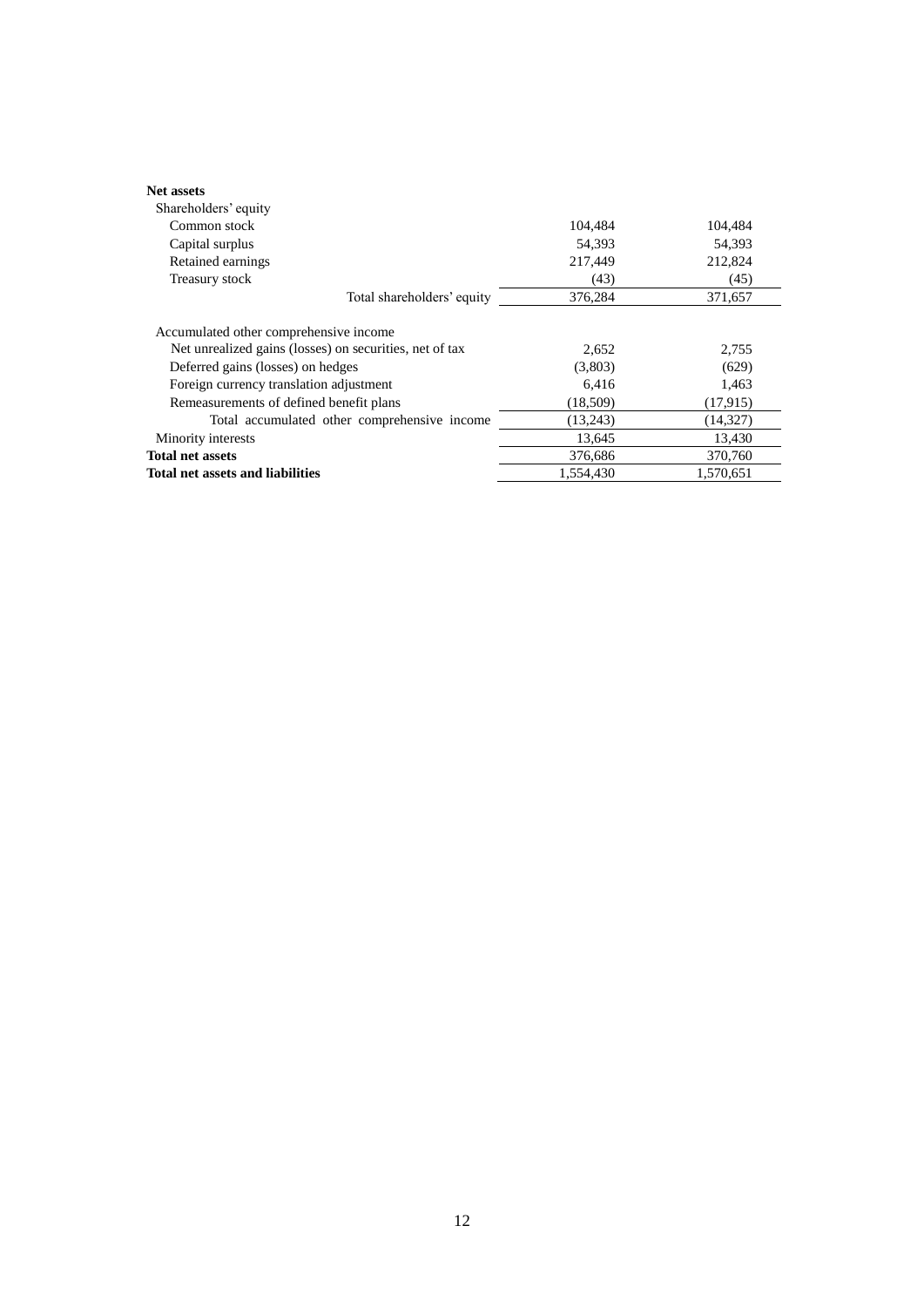# (**2) Consolidated statements of income and comprehensive income**

# **Consolidated statements of income**

| Consondated statements of income                                 | Millions of yen                     |                                     |  |  |
|------------------------------------------------------------------|-------------------------------------|-------------------------------------|--|--|
|                                                                  | Three months ended<br>June 30, 2013 | Three months ended<br>June 30, 2014 |  |  |
| Net sales                                                        | 282,509                             | 304,154                             |  |  |
| Cost of sales                                                    | 226,809                             | 253,169                             |  |  |
| Gross profit                                                     | 55,699                              | 50,984                              |  |  |
| Selling, general and administrative expenses                     |                                     |                                     |  |  |
| Salaries and benefits                                            | 10,840                              | 11,340                              |  |  |
| R&D expenses                                                     | 8,076                               | 8,014                               |  |  |
| Provision for doubtful accounts                                  | 281                                 |                                     |  |  |
| Other                                                            | 19,750                              | 20,725                              |  |  |
| Total selling, general and administrative expenses               | 38,947                              | 40,080                              |  |  |
| Operating income (loss)                                          | 16,752                              | 10,904                              |  |  |
| Non-operating income                                             |                                     |                                     |  |  |
| Interest income                                                  | 252                                 | 116                                 |  |  |
| Dividend income                                                  | 216                                 | 130                                 |  |  |
| Equity in income of non-consolidated subsidiaries and affiliates | 1,523                               | 2,465                               |  |  |
| Other                                                            | 627                                 | 1,012                               |  |  |
| Total non-operating income                                       | 2,619                               | 3,724                               |  |  |
| Non-operating expenses                                           |                                     |                                     |  |  |
| Interest expense                                                 | 1,030                               | 990                                 |  |  |
| Foreign exchange losses                                          | 7,993                               | 5,873                               |  |  |
| Other                                                            | 947                                 | 1,069                               |  |  |
| Total non-operating expenses                                     | 9,971                               | 7,933                               |  |  |
| Recurring profit (loss)                                          | 9,400                               | 6,694                               |  |  |
| Income (loss) before income taxes and minority interests         | 9.400                               | 6,694                               |  |  |
| Income taxes                                                     | 4,588                               | 619                                 |  |  |
| Income before minority interests                                 | 4,812                               | 6,075                               |  |  |
| Minority interests in net income of consolidated subsidiaries    | 315                                 | 658                                 |  |  |
| Net income (loss)                                                | 4.496                               | 5,416                               |  |  |

# **Consolidated statements of comprehensive income**

|                                                                                        | Millions of yen                     |                                     |  |  |
|----------------------------------------------------------------------------------------|-------------------------------------|-------------------------------------|--|--|
|                                                                                        | Three months ended<br>June 30, 2013 | Three months ended<br>June 30, 2014 |  |  |
| Income before minority interests                                                       | 4,812                               | 6,075                               |  |  |
| Other comprehensive income                                                             |                                     |                                     |  |  |
| Net unrealized gains (losses) on securities                                            | 388                                 | 113                                 |  |  |
| Deferred gains (losses) on hedges                                                      | (182)                               | 3,209                               |  |  |
| Foreign currency translation adjustment                                                | 6,630                               | (2,169)                             |  |  |
| Remeasurements of defined benefit plans                                                | 245                                 | 409                                 |  |  |
| Share of other comprehensive income of associates accounted<br>for using equity method | 4,675                               | (3,027)                             |  |  |
| Total other comprehensive income                                                       | 11,758                              | (1, 464)                            |  |  |
| Comprehensive Income attributable to:                                                  | 16,570                              | 4,610                               |  |  |
| Owners of the parent company                                                           | 15,736                              | 4,332                               |  |  |
| Minority interests                                                                     | 834                                 | 278                                 |  |  |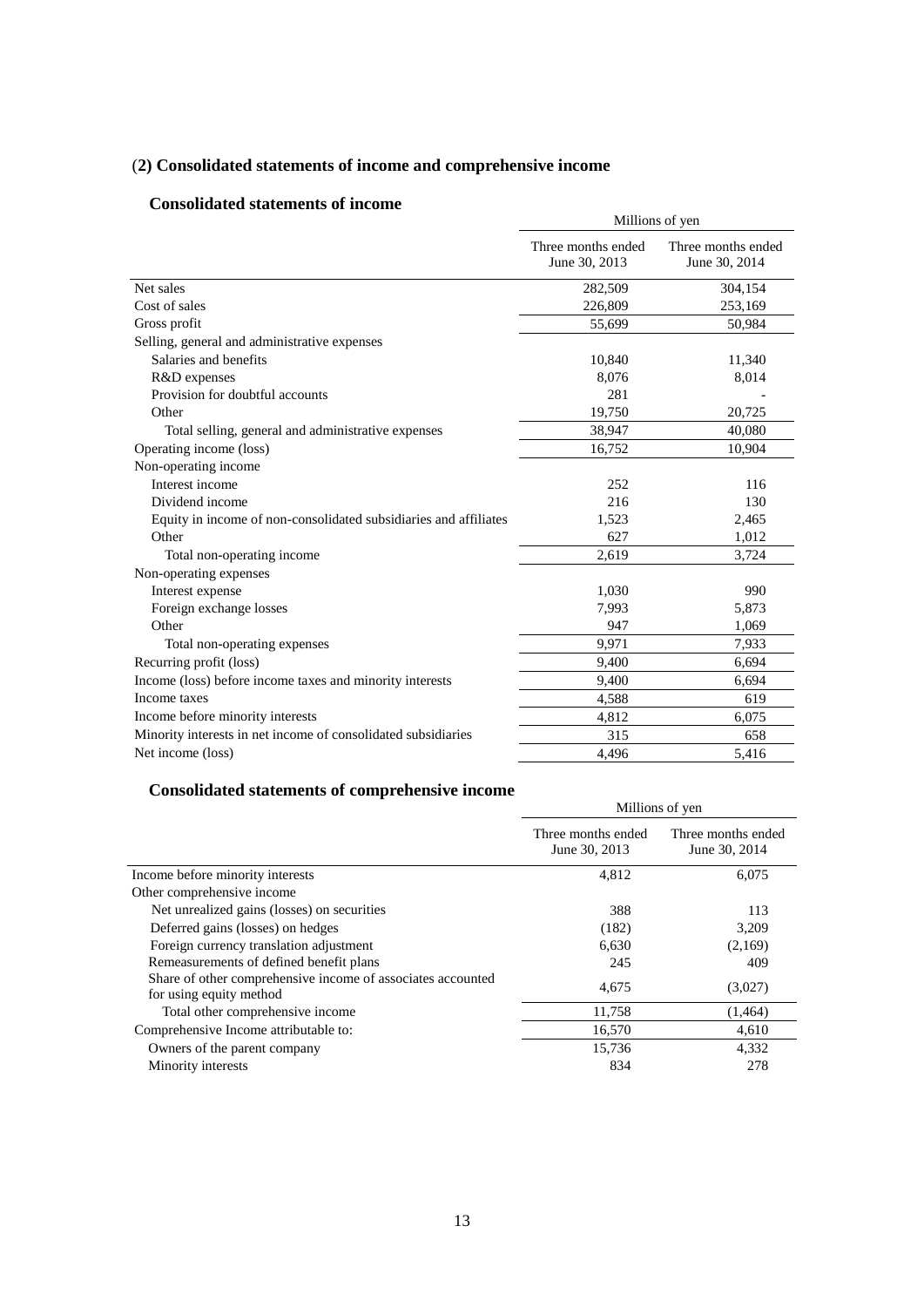### (**3) Notes on financial statements**

*Notes on the going-concern assumption* 

Not applicable

## *Notes on significant changes in the amount of shareholders' equity*

Not applicable

*Segment information and others Segment information*

## 1. Three months ended June 30, 2013 (April 1, 2013 – June 30, 2013)

(1) Sales and income (loss) by reportable segment

|                           |                |                       |             | Millions of yen            |
|---------------------------|----------------|-----------------------|-------------|----------------------------|
|                           | External sales | Intersegment<br>sales | Total sales | Operating<br>income (loss) |
| Ship & Offshore Structure | 21,073         | 564                   | 21,638      | 3,381                      |
| <b>Rolling Stock</b>      | 30,562         | 192                   | 30,754      | 1,910                      |
| Aerospace                 | 55,624         | 461                   | 56,086      | 7,551                      |
| Gas Turbine & Machinery   | 36,452         | 3,898                 | 40,350      | 844                        |
| Plant & Infrastructure    | 16.712         | 3.225                 | 19.937      | (606)                      |
| Motorcycle & Engine       | 67.493         | 144                   | 67.637      | 2,482                      |
| Precision Machinery       | 25,124         | 2.456                 | 27,580      | 1,562                      |
| Other                     | 29,466         | 8,304                 | 37,771      | 344                        |
| Reportable segment total  | 282,509        | 19,247                | 301,756     | 17,472                     |
| Adjustments*1             |                | (19,247)              | (19,247)    | (719)                      |
| Consolidated total        | 282.509        |                       | 282,509     | 16.752                     |

Notes: 1. Breakdown of adjustments:

|                           | Millions of yen |
|---------------------------|-----------------|
| Income                    | Amount          |
| Intersegment transactions | (58             |
| Corporate expenses*       | (661            |
| Total                     |                 |

\*Corporate expenses mainly comprise general and administrative expenses not attributed to reportable segments.

2. Segment income adjustments are based on operating income reported on the consolidated statements of income for the corresponding period.

 (2) Impairment loss on fixed assets and goodwill by reportable segment Not applicable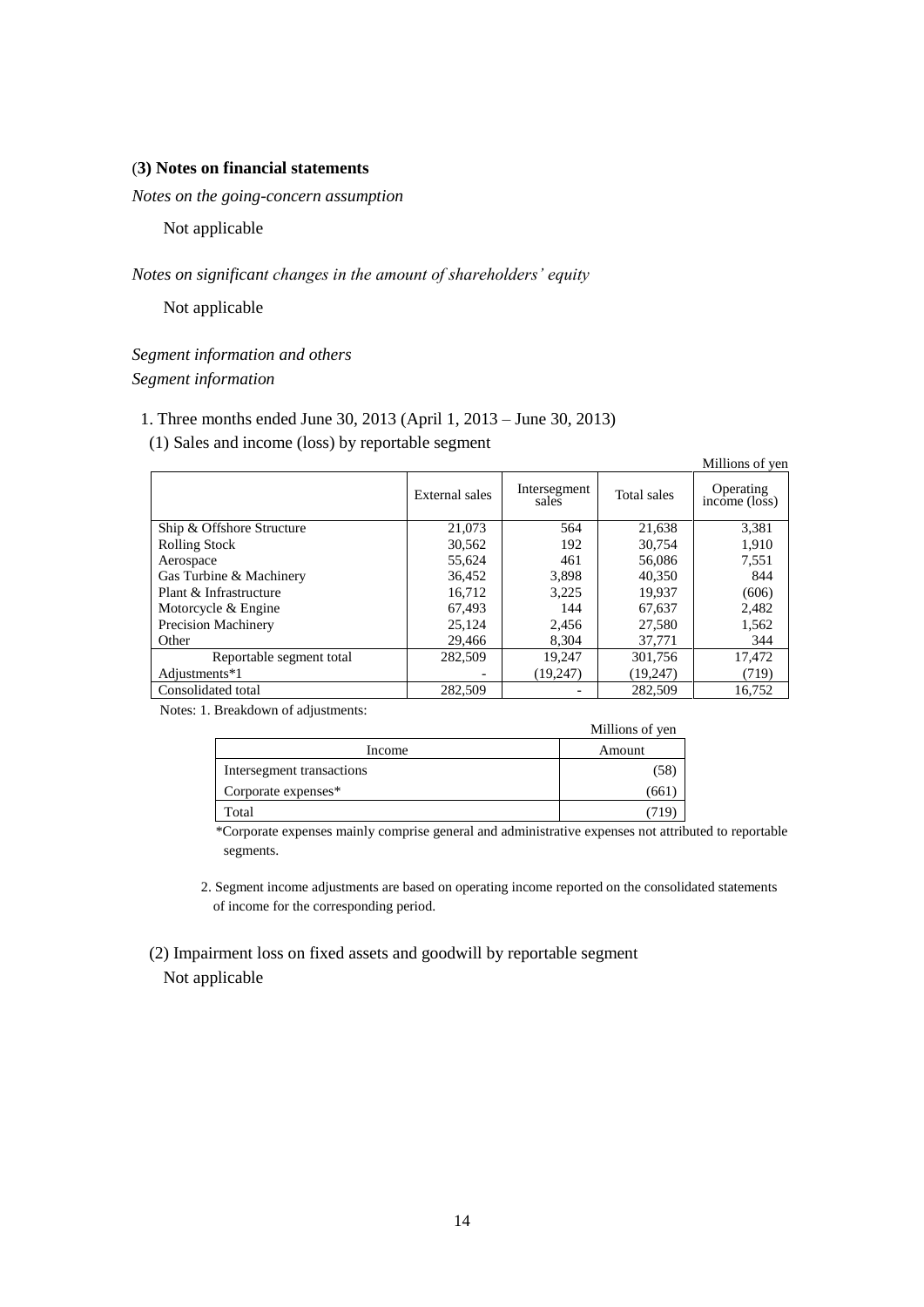## 2. Three months ended June 30, 2014 (April 1, 2014 – June 30, 2014)

(1) Sales and income (loss) by reportable segment

|                            |                |                       |             | Millions of yen            |
|----------------------------|----------------|-----------------------|-------------|----------------------------|
|                            | External sales | Intersegment<br>sales | Total sales | Operating<br>income (loss) |
| Ship & Offshore Structure  | 18,350         | 381                   | 18,732      | (416)                      |
| <b>Rolling Stock</b>       | 30,464         | 144                   | 30,609      | 12                         |
| Aerospace                  | 65.403         | 653                   | 66,056      | 6,274                      |
| Gas Turbine & Machinery    | 42.799         | 2.034                 | 44.834      | 2,056                      |
| Plant & Infrastructure     | 21,053         | 3,430                 | 24.483      | (425)                      |
| Motorcycle & Engine        | 64,892         | 163                   | 65,056      | 263                        |
| <b>Precision Machinery</b> | 30,634         | 3.159                 | 33,793      | 2,850                      |
| Other                      | 30,555         | 6,217                 | 36,772      | 590                        |
| Reportable segment total   | 304.154        | 16.184                | 320,339     | 11,205                     |
| Adjustments*1              |                | (16, 184)             | (16, 184)   | (301)                      |
| Consolidated total         | 304,154        |                       | 304.154     | 10.904                     |

Notes: 1. Breakdown of adjustments:

| $\cdot$                   | Millions of yen |
|---------------------------|-----------------|
| Income                    | Amount          |
| Intersegment transactions |                 |
| Corporate expenses*       | 225             |
| Total                     | 30              |

\* Corporate expenses mainly comprise general and administrative expenses not attributed to reportable segments.

2. Segment income adjustments are based on operating income reported on the consolidated statements of income for the corresponding period.

# (2) Impairment loss on fixed assets and goodwill by reportable segment

Not applicable

# **4. Supplementary information**

### **(1) Consolidated cash flow statements (condensed)**

|                                            | Millions of yen                     |                                     |  |  |
|--------------------------------------------|-------------------------------------|-------------------------------------|--|--|
|                                            | Three months ended<br>June 30, 2013 | Three months ended<br>June 30, 2014 |  |  |
| Cash flow from operating activities        | (1,133)                             | (38,067)                            |  |  |
| Cash flow from investing activities        | (18,310)                            | (11,747)                            |  |  |
| Cash flow from financing activities        | 20.128                              | 49,936                              |  |  |
| Cash and cash equivalents at end of period | 37,142                              | 40,033                              |  |  |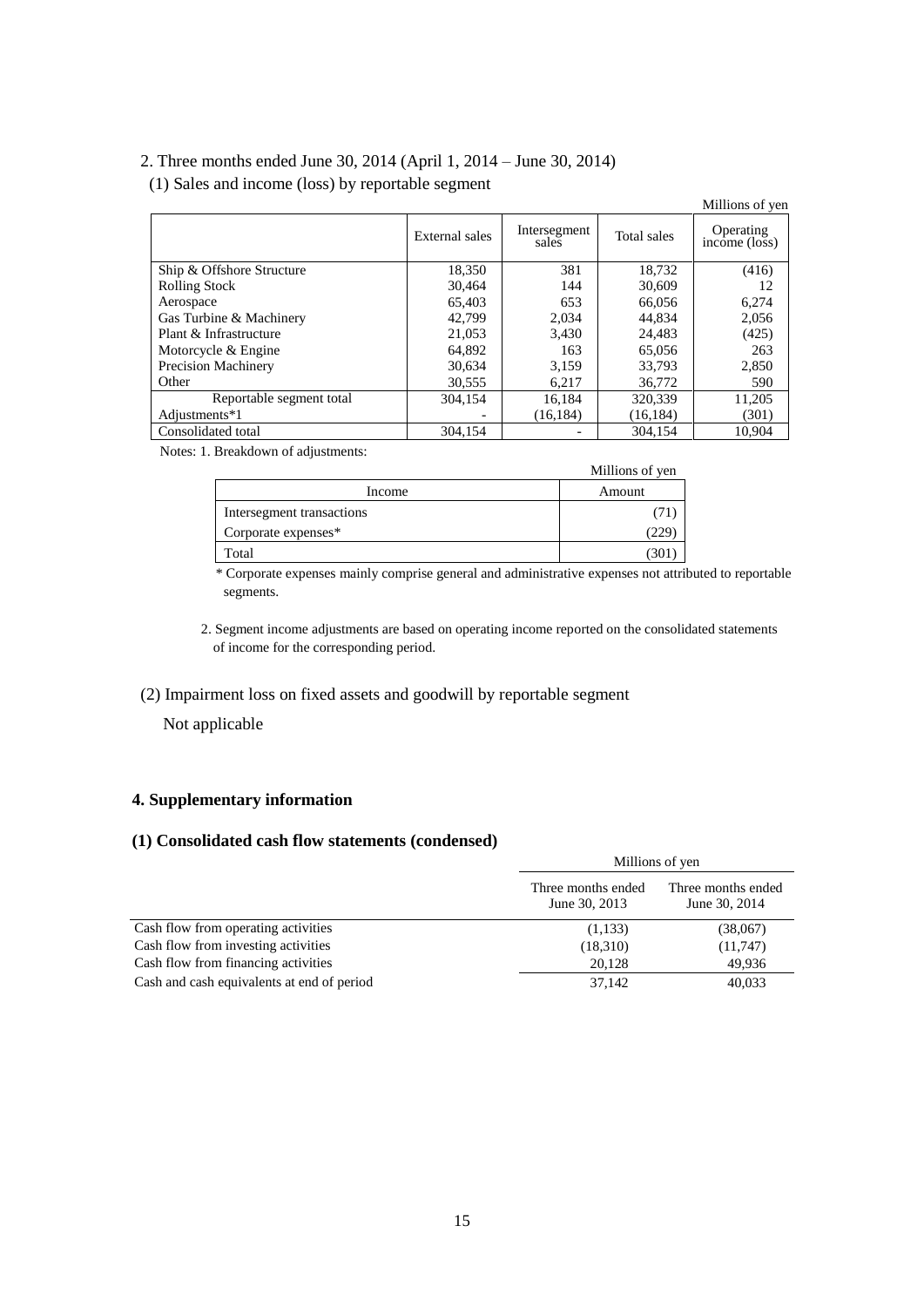# **(2) Orders and sales (consolidated)**

### **Orders received**

|                           |             | Three months ended<br>Three months ended<br>June 30, 2013<br>June 30, 2014 |             |            |             | Year ended<br>March 31, 2014 |
|---------------------------|-------------|----------------------------------------------------------------------------|-------------|------------|-------------|------------------------------|
|                           | million yen | % of total                                                                 | million yen | % of total | million yen | % of total                   |
| Ship & Offshore Structure | 27,185      | 9.6                                                                        | 14,586      | 4.3        | 117,872     | 8.0                          |
| <b>Rolling Stock</b>      | 35,046      | 12.3                                                                       | 67,426      | 20.1       | 133,049     | 9.1                          |
| Aerospace                 | 41,567      | 14.6                                                                       | 41,983      | 12.5       | 286,383     | 19.6                         |
| Gas Turbine & Machinery   | 35,685      | 12.6                                                                       | 43,261      | 12.9       | 222,013     | 15.2                         |
| Plant & Infrastructure    | 16,662      | 5.8                                                                        | 35,275      | 10.5       | 103.912     | 7.1                          |
| Motorcycle & Engine       | 67,493      | 23.8                                                                       | 64,892      | 19.4       | 322,248     | 22.1                         |
| Precision Machinery       | 29.814      | 10.5                                                                       | 31,700      | 9.4        | 127.297     | 8.7                          |
| Other                     | 29,686      | 10.4                                                                       | 34,736      | 10.4       | 142,684     | 9.8                          |
| Total                     | 283.143     | 100.0                                                                      | 333,863     | 100.0      | 1.455.462   | 100.0                        |

Note: The Motorcycle & Engine segment's orders received are equal to its net sales as production is based mainly on estimated demand.

## **Net sales**

|                           | Three months ended<br>June 30, 2013 |            | Three months ended<br>June 30, 2014 |            | Year ended<br>March 31, 2014 |            |
|---------------------------|-------------------------------------|------------|-------------------------------------|------------|------------------------------|------------|
|                           | million yen                         | % of total | million yen                         | % of total | million ven                  | % of total |
| Ship & Offshore Structure | 21,073                              | 7.4        | 18,350                              | 6.0        | 80,863                       | 5.8        |
| <b>Rolling Stock</b>      | 30,562                              | 10.8       | 30,464                              | 10.0       | 147.951                      | 10.6       |
| Aerospace                 | 55,624                              | 19.6       | 65.403                              | 21.5       | 280,737                      | 20.2       |
| Gas Turbine & Machinery   | 36,452                              | 12.9       | 42.799                              | 14.0       | 189.241                      | 13.6       |
| Plant & Infrastructure    | 16.712                              | 5.9        | 21,053                              | 6.9        | 103,898                      | 7.4        |
| Motorcycle & Engine       | 67,493                              | 23.8       | 64,892                              | 21.3       | 322,248                      | 23.2       |
| Precision Machinery       | 25.124                              | 8.8        | 30,634                              | 10.0       | 123,276                      | 8.8        |
| Other                     | 29.466                              | 10.4       | 30,555                              | 10.0       | 137.264                      | 9.9        |
| Total                     | 282,509                             | 100.0      | 304.154                             | 100.0      | 1.385.482                    | 100.0      |

## **Order backlog**

|                           | Year ended<br>March 31, 2014 |            | Three months ended<br>June 30, 2014 |            | Three months ended<br>June 30, 2013 |            |
|---------------------------|------------------------------|------------|-------------------------------------|------------|-------------------------------------|------------|
|                           | million ven                  | % of total | million yen                         | % of total | million yen                         | % of total |
| Ship & Offshore Structure | 161,134                      | 10.7       | 155.748                             | 10.2       | 128.913                             | 9.2        |
| <b>Rolling Stock</b>      | 364.654                      | 24.3       | 396.986                             | 26.1       | 374,856                             | 26.8       |
| Aerospace                 | 450,581                      | 30.0       | 426.324                             | 28.0       | 425,026                             | 30.4       |
| Gas Turbine & Machinery   | 295,100                      | 19.6       | 293,065                             | 19.2       | 241.996                             | 17.3       |
| Plant & Infrastructure    | 170.737                      | 11.3       | 184.831                             | 12.1       | 169.743                             | 12.1       |
| Motorcycle & Engine       |                              | -          |                                     |            |                                     |            |
| Precision Machinery       | 25,821                       | 1.7        | 26,887                              | 1.7        | 26.491                              | 1.9        |
| Other                     | 32.234                       | 2.1        | 36,417                              | 2.3        | 27,024                              | 1.9        |
| Total                     | 1.500.264                    | 100.0      | 1.520.260                           | 100.0      | 1.394.051                           | 100.0      |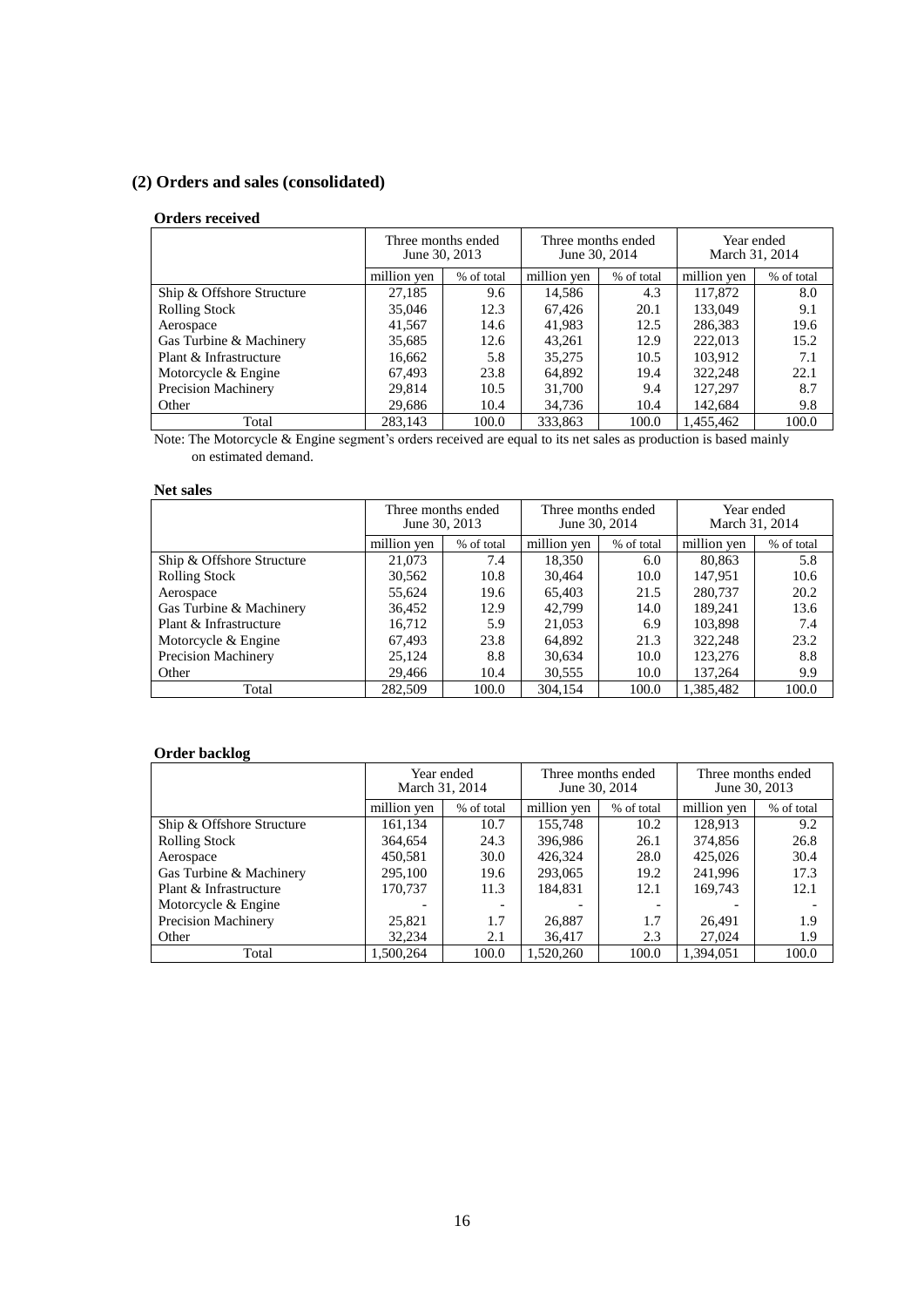# **(3) Net sales by geographic area (consolidated)**

## **Three months ended June 30, 2013 (April 1, 2013 – June 30, 2013)**

|                      |         | Millions of yen |
|----------------------|---------|-----------------|
| Japan                | 118,426 | 41.9%           |
| <b>United States</b> | 66,615  | 23.5%           |
| Europe               | 19,742  | 6.9%            |
| Asia                 | 51,700  | 18.3%           |
| Other areas          | 26,024  | 9.2%            |
| Total                | 282,509 | 100.0%          |

## **Three months ended June 30, 2014 (April 1, 2014 – June 30, 2014)**

Millions of yen

|                      |         | <b>MILITORS</b> OF YOU |
|----------------------|---------|------------------------|
| Japan                | 120,208 | 39.5%                  |
| <b>United States</b> | 73,408  | 24.1%                  |
| Europe               | 27,865  | 9.1%                   |
| Asia                 | 58,021  | 19.0%                  |
| Other areas          | 24,650  | 8.1%                   |
| Total                | 304,154 | 100.0%                 |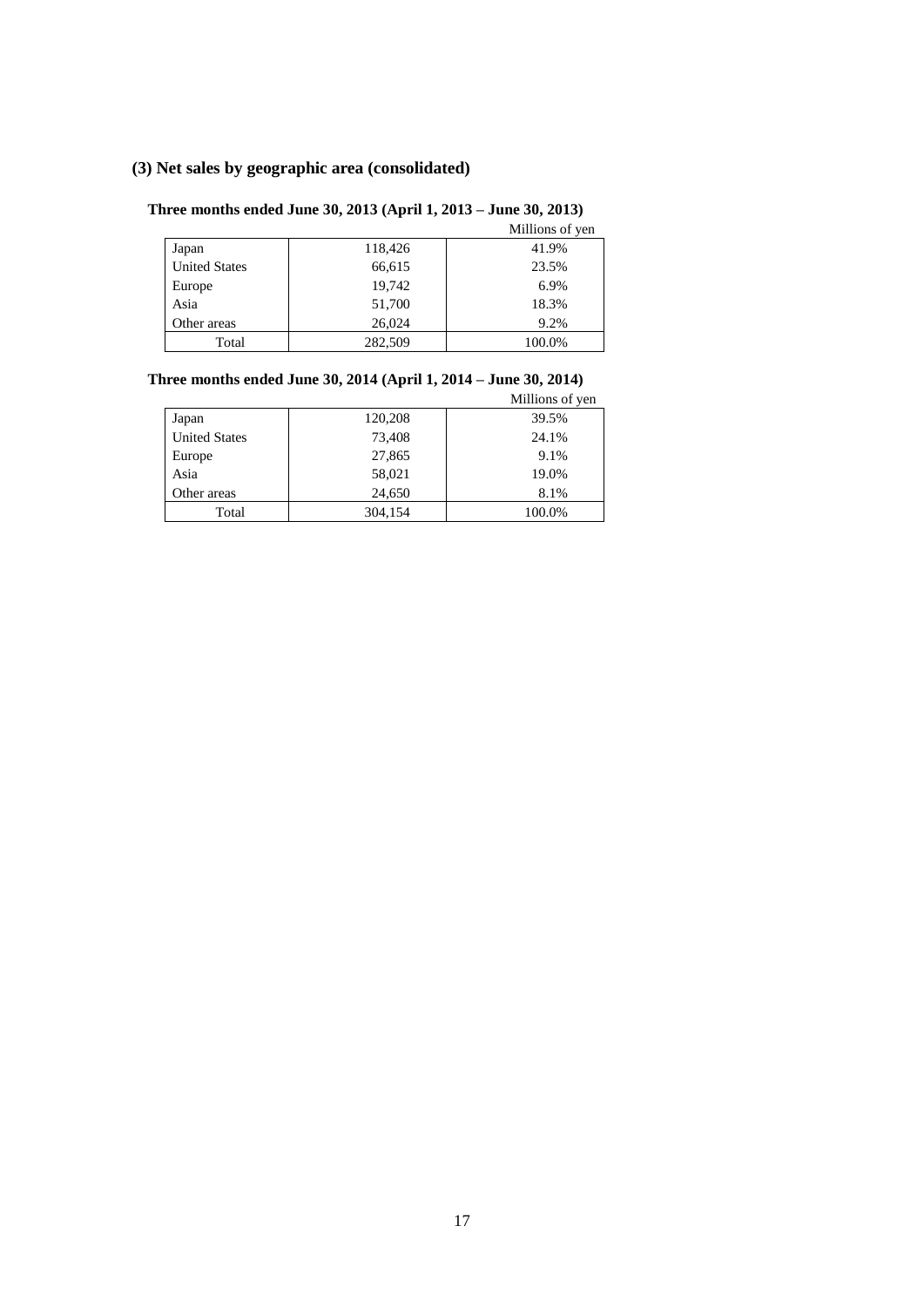## **(4) Supplementary information on earnings forecasts for the fiscal year ending March 31, 2015**

## **1. Consolidated earnings outlook**

|                     |                                                          |                    |                          | (Billions of yen) |  |
|---------------------|----------------------------------------------------------|--------------------|--------------------------|-------------------|--|
|                     | Outlook for the year ending March 31, 2015 (fiscal 2014) | Fiscal 2013 (ended |                          |                   |  |
|                     | Revised forecast                                         | Forecast issued    | Change                   | March 31, 2014)   |  |
|                     | (A)                                                      | April 25, 2014 (B) | $(A - B)$                | (actual)          |  |
| Net sales           | 1,490.0                                                  | 1,490.0            | $\overline{\phantom{0}}$ | 1,385.4           |  |
| Operating income    | 73.0                                                     | 73.0               | $\overline{\phantom{0}}$ | 72.3              |  |
| Recurring profit    | 66.0                                                     | 66.0               | $\overline{\phantom{a}}$ | 60.6              |  |
| Net income          | 42.5                                                     | 41.0               | 1.5                      | 38.6              |  |
| Orders received     | 1,590.0                                                  | 1,580.0            | 10.0                     | 1,455.4           |  |
| Before-tax ROIC (%) | 8.6%                                                     | 8.6%               | $\overline{\phantom{0}}$ | 8.1%              |  |

Notes: 1. Outlook's assumed foreign exchange rates: ¥100 = US\$1, ¥135 = 1 euro

2. Before-tax ROIC = (income before income taxes + interest expense) / invested capital.

## **2. Outlook by reportable segment**

(a) Net sales and operating income (loss)

|                            |                  |                                                          |                    |           |                          |                          |                    | (Billions of yen) |
|----------------------------|------------------|----------------------------------------------------------|--------------------|-----------|--------------------------|--------------------------|--------------------|-------------------|
|                            |                  | Outlook for the year ending March 31, 2015 (fiscal 2014) |                    |           |                          |                          | Fiscal 2013 (ended |                   |
|                            | Revised forecast |                                                          | Forecast issued    |           | Change                   |                          | March 31, 2014)    |                   |
|                            | (A)              |                                                          | April 25, 2014 (B) |           | $(A - B)$                |                          | (actual)           |                   |
|                            |                  | Operating                                                |                    | Operating |                          | Operating                |                    | Operating         |
|                            | Net sales        | income                                                   | Net sales          | income    | Net sales                | income                   | Net sales          | income            |
|                            |                  | $(\text{loss})$                                          |                    | (loss)    |                          | (loss)                   |                    | $(\text{loss})$   |
| Ship & Offshore Structure  | 85.0             | 0.0                                                      | 85.0               | 0.0       |                          | $\overline{\phantom{a}}$ | 80.8               | (2.0)             |
| <b>Rolling Stock</b>       | 135.0            | 6.0                                                      | 135.0              | 6.0       |                          | $\overline{\phantom{0}}$ | 147.9              | 7.5               |
| Aerospace                  | 320.0            | 27.0                                                     | 320.0              | 27.0      |                          | $\overline{\phantom{0}}$ | 280.7              | 26.2              |
| Gas Turbine & Machinery    | 230.0            | 9.0                                                      | 230.0              | 9.0       |                          | $\overline{\phantom{0}}$ | 189.2              | 10.4              |
| Plant & Infrastructure     | 120.0            | 6.0                                                      | 120.0              | 6.0       | $\overline{\phantom{0}}$ | $\overline{\phantom{0}}$ | 103.8              | 6.3               |
| Motorcycle & Engine        | 320.0            | 16.0                                                     | 320.0              | 16.0      | $\overline{\phantom{0}}$ | $\overline{\phantom{0}}$ | 322.2              | 16.1              |
| <b>Precision Machinery</b> | 140.0            | 12.0                                                     | 140.0              | 12.0      | $\overline{\phantom{0}}$ | $\overline{\phantom{0}}$ | 123.2              | 10.4              |
| Other                      | 140.0            | 4.0                                                      | 140.0              | 4.0       | $\overline{\phantom{0}}$ | $\overline{\phantom{0}}$ | 137.2              | 4.4               |
| Adjustments                |                  | (7.0)                                                    |                    | (7.0)     |                          | $\overline{\phantom{a}}$ |                    | (7.2)             |
| Total                      | 1.490.0          | 73.0                                                     | 1.490.0            | 73.0      |                          | $\overline{\phantom{a}}$ | 1.385.4            | 72.3              |

## (b) Orders received

|                            |                                                          |                    |                          | (Billions of yen) |
|----------------------------|----------------------------------------------------------|--------------------|--------------------------|-------------------|
|                            | Outlook for the year ending March 31, 2015 (fiscal 2014) | Fiscal 2013 (ended |                          |                   |
|                            | Revised outlook                                          | Forecast issued    | Change                   | March 31, 2014)   |
|                            | (A)                                                      | April 25, 2014 (B) | $(A - B)$                | (actual)          |
| Ship & Offshore Structure  | 150.0                                                    | 150.0              | $\overline{\phantom{0}}$ | 117.8             |
| <b>Rolling Stock</b>       | 180.0                                                    | 180.0              | -                        | 133.0             |
| Aerospace                  | 300.0                                                    | 290.0              | 10.0                     | 286.3             |
| Gas Turbine & Machinery    | 230.0                                                    | 230.0              | $\overline{\phantom{a}}$ | 222.0             |
| Plant & Infrastructure     | 130.0                                                    | 130.0              | $\overline{\phantom{0}}$ | 103.9             |
| Motorcycle & Engine        | 320.0                                                    | 320.0              | $\overline{\phantom{0}}$ | 322.2             |
| <b>Precision Machinery</b> | 140.0                                                    | 140.0              | $\overline{\phantom{0}}$ | 127.2             |
| Other                      | 140.0                                                    | 140.0              | $\overline{\phantom{0}}$ | 142.6             |
| Total                      | 1.590.0                                                  | 1.580.0            | 10.0                     | 1.455.4           |